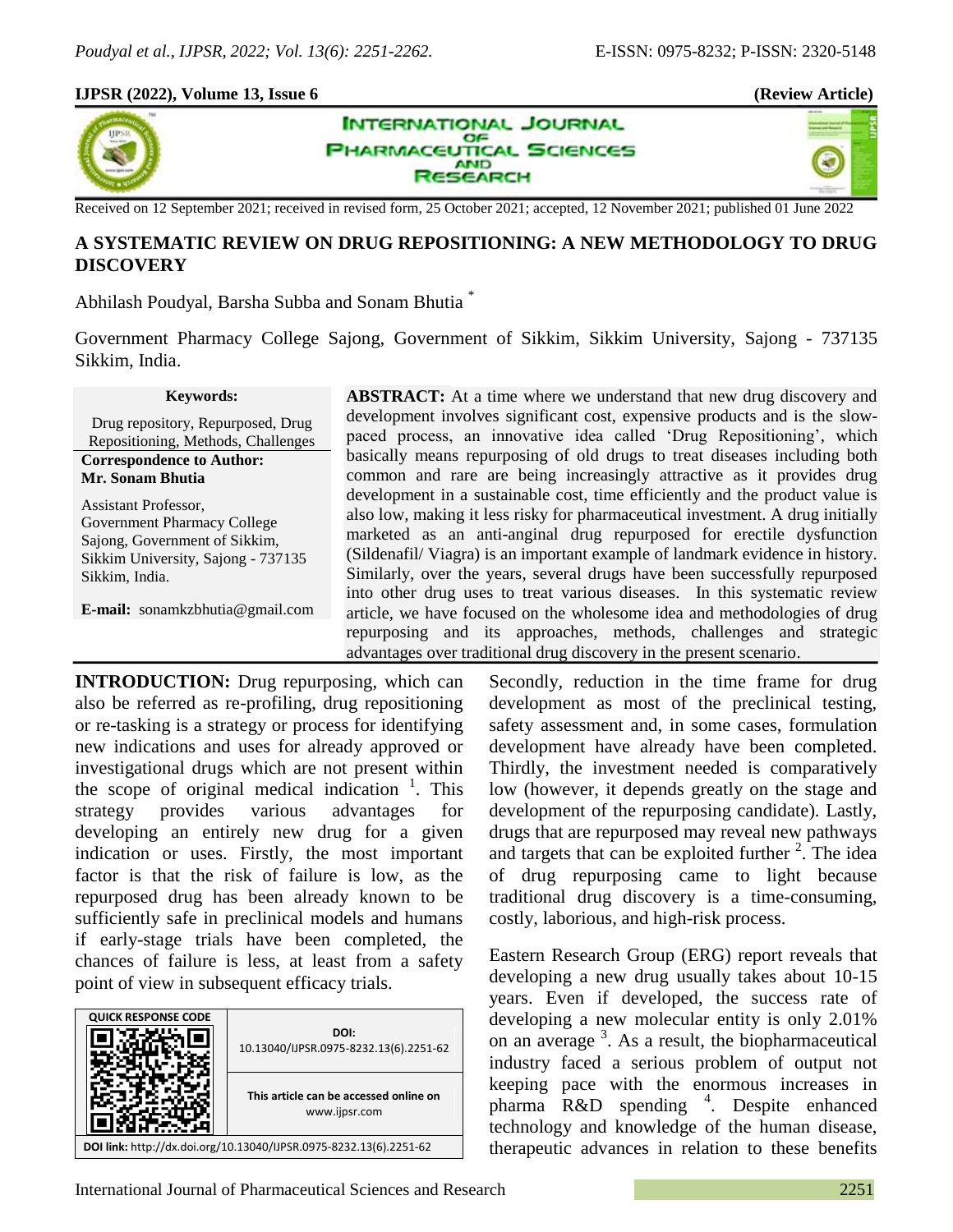have been far slower than expected <sup>5</sup>. Even though pharma companies have invested huge amounts in the discovery of novel technologies, like combinatorial chemistry, structure-based drug design, genomics and high-throughput screening (HTS) which promised on improving productivity (For example, many industries heavily invested in the idea that HTS technology would bring 20-fold improvements in throughput).

Till date, over US \$100 million has been invested in this technology, and so far, it has yielded only a few products **Fig. 1** 6. Recent Pharma R&D Factbook obtained from CMR International reveals the number of drugs terminated in Phase III of clinical development has significantly doubled in the past 5 years, reaching 55 compounds in the period from 2008 to 2010  $\sqrt{7}$ .

As a result, for every dollar spent on research and development (R&D), it has been estimated that less than a dollar of value is returned on average, which could make the pharmaceutical industry a less desirable choice for investors along with an increase in the cost and length of time required for novel drug development.



**FIG. 1: BAR GRAPH BETWEEN INVESTMENTS MADE BY PHARMA INVESTOR'S VS NUMBER OF APPROVED DRUGS OVER THE YEARS**

**Strategies of Drug Repositioning:** On-target and Off-target are the two main strategies of DR. In ontarget DR, the pharmacological mechanism of a drug molecule is already known and thus can be applied for a new therapeutic indication <sup>8</sup>.

The biological target of the drug molecule in such a strategy remains the same while the disease is not (different). An example includes repositioning of minoxidil (Rogaine), an antihypertensive vasodilator.

This drug also had the property to widen the blood vessels, thus opening the potassium channels, which allowed oxygen, blood, and nutrients to reach the hair follicles in higher concentrations. Due to this pharmacological property, this drug was repositioned and can be used to treat male pattern baldness (androgenic alopecia).

Alternately if we take a drug Aspirin which had previously been used as NSAID in the treatment of inflammatory disorders and various pain also showed to suppresses blood coagulation (clot formation) by inhibiting the normal functioning of platelets (anti-platelet drug).

It is, therefore, an effective drug used in the treatment of strokes and heart attacks. Thus, making is a good example of off-target DR where the pharmacological mechanism is not known. As a result, drugs and drugs candidates act on new targets which are out of the original scope for new therapeutic indications.

Hence, the targets and the indications both are new or unknown. Thus, dose of such drugs should be checked properly <sup>9</sup>.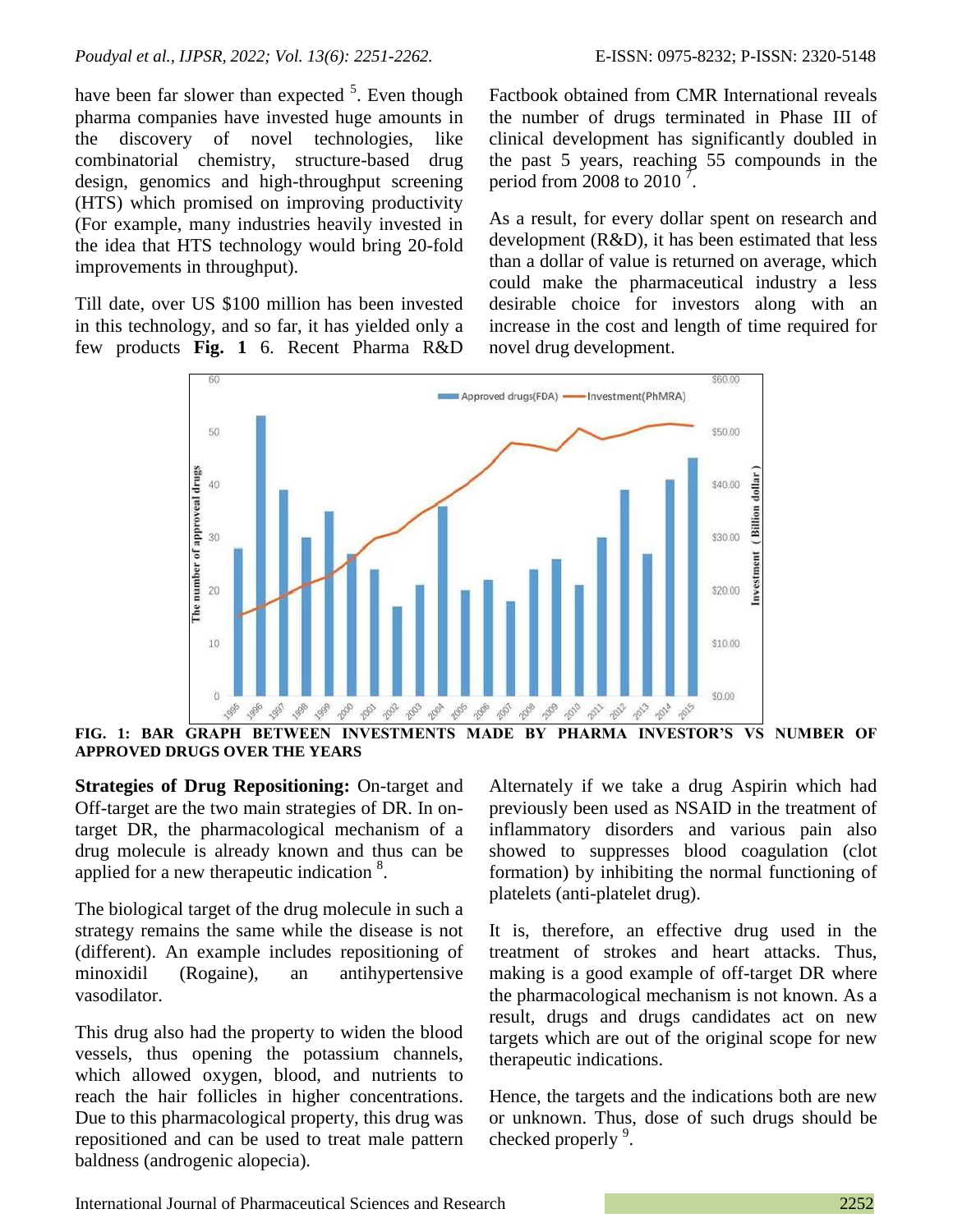|--|

| <b>Traditional Drug Discovery</b>                                | <b>Drug Repositioning</b>                               | Reference      |
|------------------------------------------------------------------|---------------------------------------------------------|----------------|
| About 13–15 years for developing any new drug in the             | Drug repurposing Researchers only need 1-2              | 10             |
| market with a low success rate of approximately 2%               | years to identify new drug targets and 8 years to       |                |
|                                                                  | develop a repositioned drug, on average                 |                |
| Involves six stages: (i)<br>compound screening<br>and            | Consists of four stages only: (i) selection of          | 11, 12         |
| identification of lead compound; (ii) preclinical study; (iii)   | target compound; (ii) clinical trial (phase 2 and       |                |
| investigational new drug (IND) application for taking            | 3); (iii) NDA application and (iv) PMS. As a            |                |
| approval to conduct trial in humans, only if preclinical data    | result, the time required for releasing a new           |                |
| of the drug is found to be shows effective and safe in           | drug in the market is reduced, along with cost-         |                |
| animals; (iv) clinical study (phase 1, 2 and 3 clinical trials); | effectiveness and a low chance of failure               |                |
| (v) new drug application (NDA) if the drug is found to be        |                                                         |                |
| safe and effective in phase 3 clinical trials; and (vi) post-    |                                                         |                |
| marketing surveillance (PMS) for safety monitoring.              |                                                         | 13             |
| Average cost billion to develop a new drug using traditional     | Average cost billion to develop a new drug              |                |
| strategy is \$12 billion                                         | using a drug repositioning strategy\$1.6                | $\overline{4}$ |
| Traditional strategy holds a higher risk of failure, costly and  | Drug repositioning holds a higher reward with a         |                |
| time-consuming                                                   | lower risk, is cost-effective and time-efficient.       | 14, 15         |
| The traditional approach to drug discovery involves de novo      | In recent years, the use of <i>in-silico</i> techniques |                |
| identification and of new molecular entities (NME)               | along with the application of structure-based           |                |
|                                                                  | drug design (SBDD) and artificial intelligence          |                |
|                                                                  | (AI) technology has further accelerated the drug        |                |
|                                                                  | purposing process                                       |                |
| The traditional approach to drug discovery involves a novel      | In Drug repositioning, a drug doesn't need to           |                |
| drug undergoing all the phages of clinical testing before it     | undergo some phages (phase 1,2 and, in some             |                |
| gets released into the market.                                   | cases 3)                                                | 2              |
| Examples of Traditional drug discovery are adalimumab,           | Most successful examples of drug repurposing            |                |
| Apixaban, etanercept, ustekinumab, etc                           | are sildenafil citrate for erectile dysfunction and     |                |
|                                                                  | repurposing of thalidomide for erythema                 |                |
|                                                                  | nodosum leprosum (ENL)                                  |                |



**FIG. 2: STRATEGIES INVOLVED IN DRUG REPOSITIONING**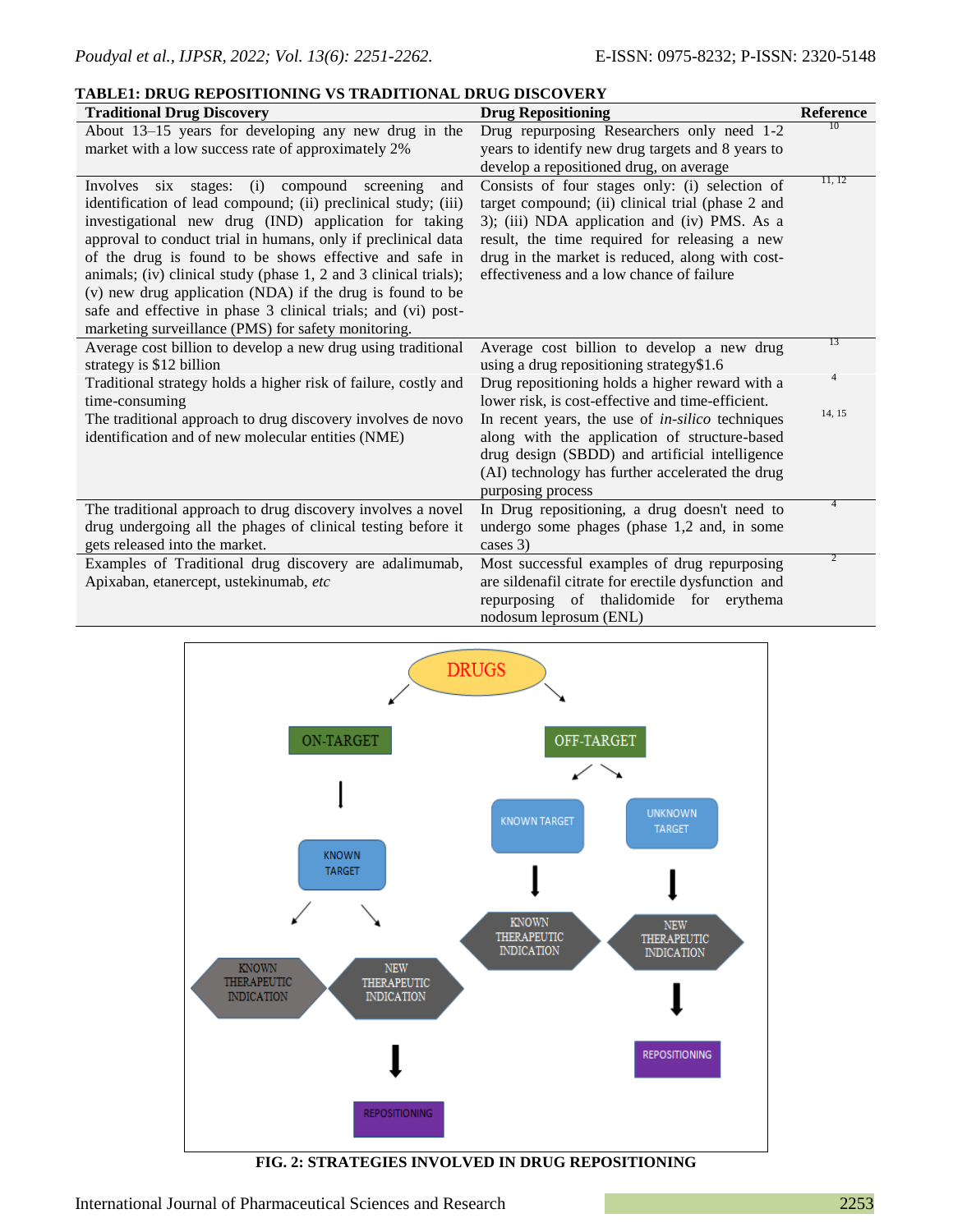| Drug                    | <b>Pharmacological Category</b>            | <b>Original Use</b>                                   | Repurposed use                               | <b>Development status</b>              |
|-------------------------|--------------------------------------------|-------------------------------------------------------|----------------------------------------------|----------------------------------------|
| Amantadine              | Anti-viral                                 | Influenza                                             | Parkinson's diseases                         | Already developed                      |
| Atomoxetine             | Anti-depressant                            | Depression                                            | Hyperactivity disorder                       | Already developed                      |
| <b>Bupropion</b>        | Anti-depressant                            | Depression                                            | Smoking cessation                            | Already developed                      |
| <b>Bromocriptine</b>    | Dopamine receptor                          | Parkinson's diseases                                  | $DM$ (type 2)                                | Under development                      |
|                         | antagonist                                 |                                                       |                                              |                                        |
| Colchicine              | Anti-inflammatory agent                    | Gout                                                  | COVID-19                                     | Under development                      |
| Chloroquine             | Anti-malarial                              | Malaria                                               | COVID-19                                     | Under development                      |
| Dimethyl                | Anti-allergic                              | Psoriasis                                             | Multiple sclerosis (MS)                      | Already developed                      |
| fumarate                |                                            |                                                       |                                              |                                        |
| Disulfiram              | Acetaldehyde                               | Chronic alcoholism                                    | Cancer                                       | Under development                      |
|                         | dehydrogenase inhibitor                    |                                                       |                                              |                                        |
| Fluoxetine              | Anti-depressant                            | Depression                                            | Premenstrual dysphoria                       | Already developed                      |
| Favipiravir             | Anti-viral                                 | Influenza                                             | COVID-19                                     | Under development                      |
| Galantamine             | AChE inhibitor                             | Neuromuscular                                         | Alzheimer's disease                          | Already developed                      |
|                         |                                            | paralysis                                             |                                              |                                        |
| Simvastatin             | Hypolipidemic                              | cardiovascular diseases                               | Lung cancer                                  | Already developed*                     |
|                         |                                            |                                                       |                                              |                                        |
|                         |                                            |                                                       |                                              |                                        |
|                         |                                            |                                                       |                                              |                                        |
| Ropinirole<br>Valsartan | Anti Parkinsonian drug<br>Antihypertensive | Parkinson's diseases<br>Hypertension, Heart<br>attack | Restless leg syndrome<br>Alzheimer's disease | Already developed<br>Already developed |

### **TABLE 2: EXAMPLES OF SOME REPURPOSED DRUGS 16, 17**

**Approaches to Drug Technology:** Drug repositioning comprises of two alternative yet complementary approaches, namely- the experiment-based approach and the other is the *Insilico*-based or computational approach <sup>18-19</sup>. Apart from these two approaches, nowadays another

approach is receiving high acceptance called mixed approach, which involves approaching a drug repositioning *via* computational technology and then verifying it through a series of biological experiments (thus involving both and is called mixed approach **Fig. 3**<sup>20</sup>.



**FIG. 3: APPROACHES TO DRUG DISCOVERY**

**Experiment-based Approach:** It is also known as activity-based repositioning, which means screening of original drugs for new pharmacological indications relying on experimental assays.

It consists of protein target-based and cell/organism-based screens in *in-vitro* and/or *invivo* disease models without any structural information of the target proteins. They are of two types:

**Binding Assays to Identify Target Candidate:**  Proteomic techniques including affinity chromatography and mass spectrometry are being approached to identify binding partners for an everincreasing number of drugs. For example, Brehmer *et al.* used HeLa cell extract to study and identify possible protein targets of gefitinib (a type of targeted cancer drug called a tyrosine kinase inhibitor or TKI). Mass spectrometry revealed that the drug could interact with 20 different protein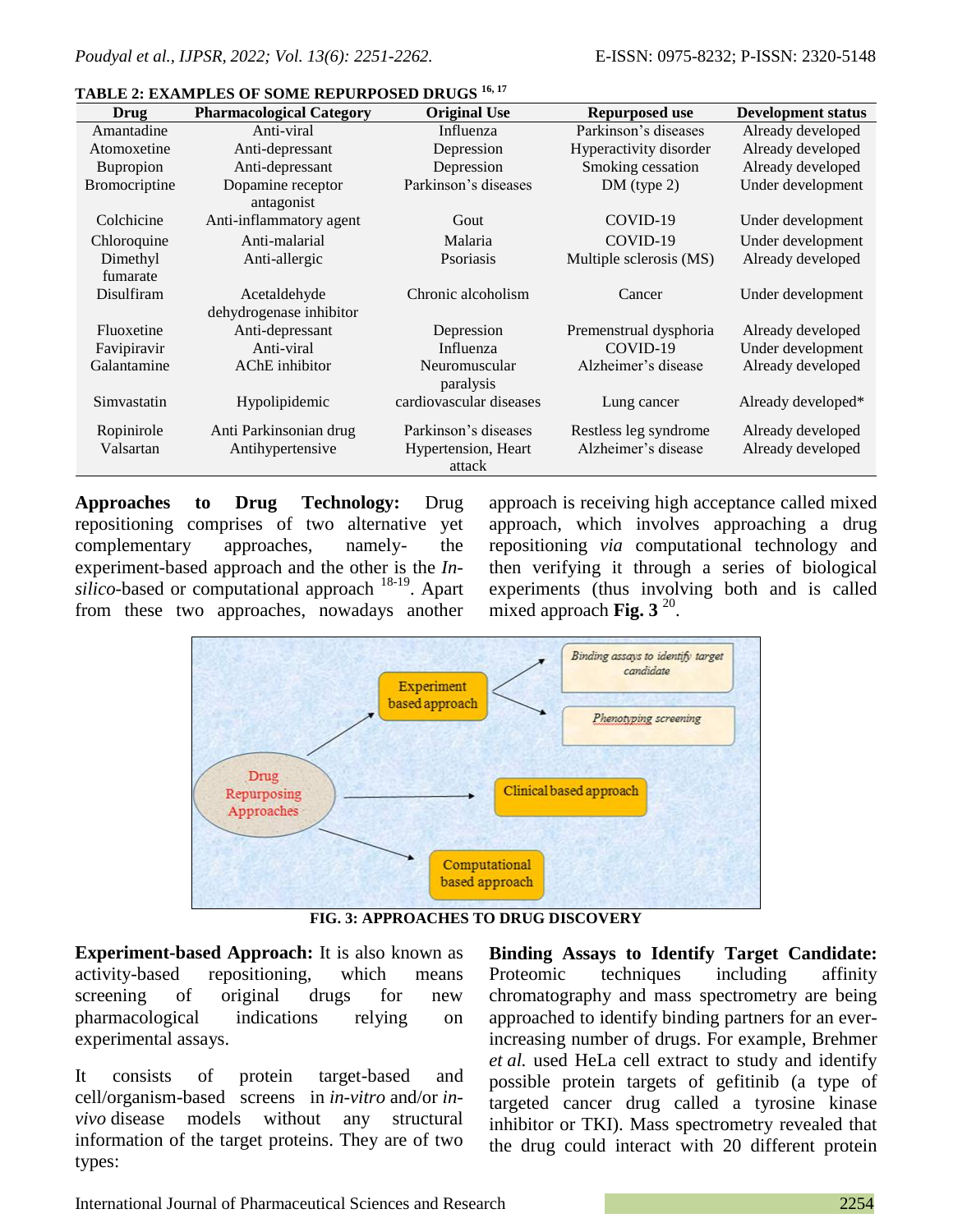kinases, which may be treated as possible targets of gefitinib  $21$ . This study shows that mistakes made during approaches to many kinase drug discovery can also be useful; also unbiased affinity approaches at an early stage are helpful in understanding the pharmacological effect of a compound in the cell, including paradoxical kinase activation by inhibitors which is a key mechanism for off-target tumour initiations in patient treatment 22 . Other examples where this technique resulted in successful include detection of quinone reductase 2 (NQO2) as cellular off-target of acetaminophen (paracetamol) and confirmation of cellular targets for the tyrosine kinase inhibitor (TKI) crizotinib  $^{23}$ . It clears that the importance of protein kinase inhibitors has long been recognized and can hopefully fulfill major drug targets of the 21st century.

**Phenotyping Screening:** Phenotyping screening can be referred to as the methods used for identification of any biological effects of a drug, either linked directly or indirectly to a disease (without prior knowledge of the target(s) affected) <sup>4</sup>. Along with the development of robotic and sensitive screening tools, this approach is used for screening thousands of chemical drug libraries within a single run. It consists of a screening of target drug candidates by using either cell-based screens (high throughput screening (HTS)) or even

whole organism, where cell-based assays include induced pluripotent cells lines (iPSCs) or even cell lines derived from human or animals, immortalized cell lines, *etc* <sup>25</sup>. For example, Iljin *et al.* <sup>26</sup> performed high-throughput cell-based screening (HTS) of approximately 5000 small drug-like molecules using four prostate cancer epithelial cell lines and two non-malignant prostate epithelial cell lines. After the experiment, it was observed that disulfiram (a drug used in case of alcohol abuse) possessed some selective antineoplastic property which was later validated using genome-wide gene expression studies. In drug repurposing, Wholeorganism phenotypic assays are also seen to be useful. Example Cousin and colleagues <sup>27</sup> used a zebrafish model to evaluate 39 medications that were FDA-approved to be used in tobacco dependence. As a result, it was observed that that compounds like apomorphine and topiramate had the ability to modify nicotine and ethanol-induced behavior in this model.

**Computational Based Approach:** Computational approaches are mostly data-driven. It is mainly used to discover new indications for an existing drug (drug-centric) and identify effective drugs for a disease (disease-centric). It has the common strategy of similarity assessment between drugs and/or diseases <sup>28</sup>.



**FIG. 4: COMPUTATIONAL DRUG REPOSITIONING WORKFLOW**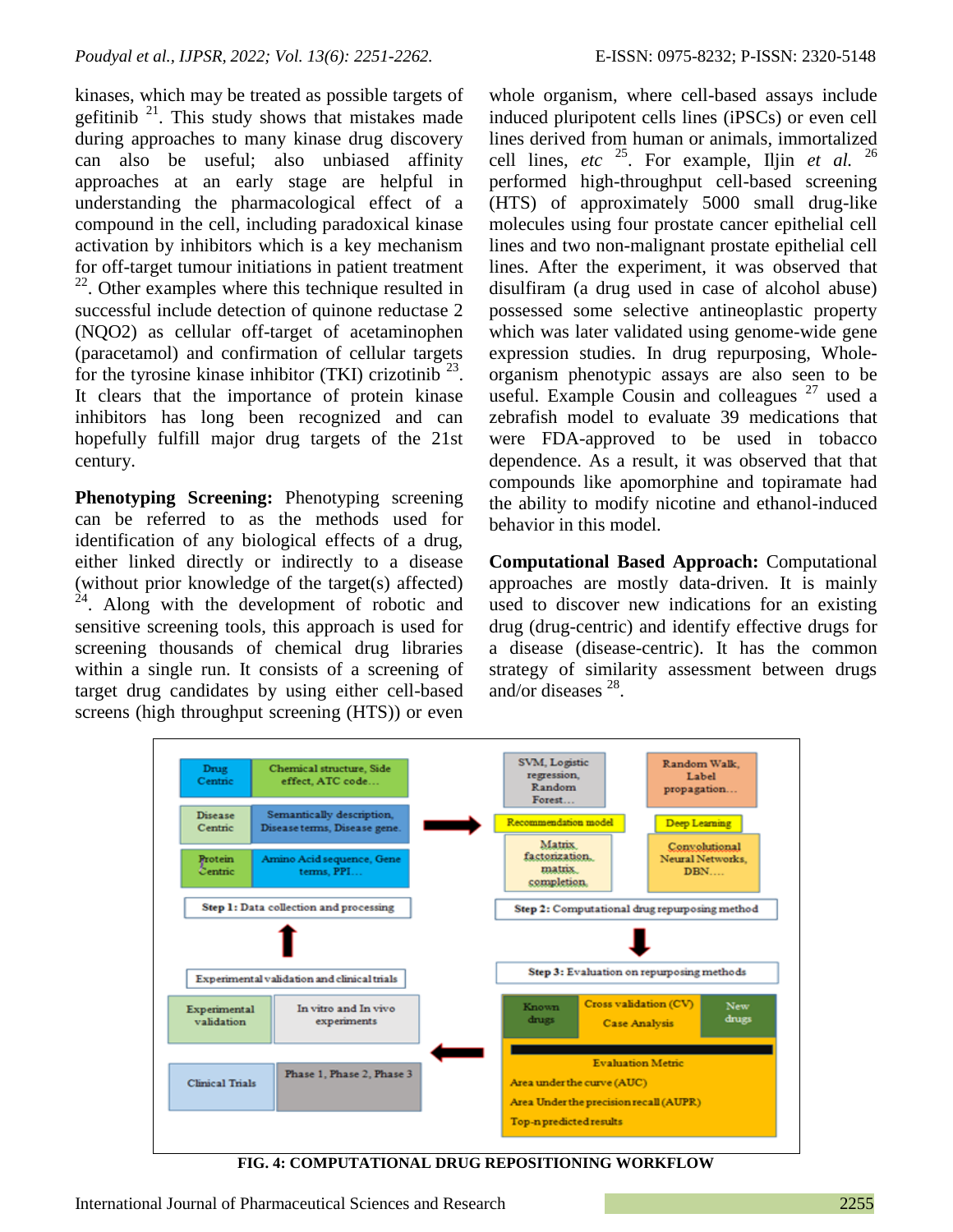They involve systematic analysis of data of any type including chemical structure, electronic health records (EHRs), gene expression, genotype, or proteomic data, which can further help formulate repurposing hypotheses. Due to this, data characterization of disease phenotypes and drug profiles and the entire pathway maps have become available. It can also be valuable in predicting different adverse reactions which are related to drugs, ligands targeting the different pathways, their structure-activity relationships (SAR), *etc*. also, due to the advances in computational and data sciences, it is now possible for the repurposed algorithms to develop, along with database maintenance and retrospective analysis for experimental data <sup>29-30</sup>. Computational approaches that are most commonly used and drug repurposing examples are discussed below **Fig. 4.**

**Knowledge-Based Approach:** In this approach, available data such as receptors and ligands, comes into play. It uses drug-related information's like drug targets, chemical structures, pathways, adverse effects, chemical structures, *etc*., and are used to predict unknown targets, bio-markers or mechanisms for diseases, structure-activity relationships (SAR) their adverse reaction related to drugs, ligands targeting the different pathways, *etc*. 31-32. Thus, it could be a mechanism-based, pathway-based, receptor-based repositioning of drugs*.*

**Signature Based Approach:** Signature matching is a comparative technique a unique characteristic or 'signature' of a drug is compared against that of another drug, disease or clinical phenotype. In such approaches, inverse drug-disease relationships is searched by comparing gene expression profiles between drug and disease. It is basically utilized for the discovery of new off-targets or mechanisms of disease  $33-34$ . The characteristic (signature) of a drug interested in drug prepositioning can be obtained from three types of general data: proteomic/metabolomic data; chemical structures, proteomic/metabolomic data; or adverse event profiles. Examples include work done by Dudley *et al.* <sup>35</sup> where they investigated inflammatory bowel disease (IBD) using the idea of potential drugdisease pairs. They compared gene expression profiles obtained from the gene expression omnibus database with gene expression profiles comprised

of approximately 170 drug compounds obtained from the connectivity map <sup>36</sup>. The result showed the discovery of unknown drug-disease pairs from which one pair was even validated in preclinical models. The main advantage this approach involves is the identification of novel mechanisms of action for drugs that are molecular- and/or genetic-level mechanisms.

**Target/Molecular Docking Based Approach:** The idea behind molecular docking is a computational structure-based strategy that helps predict binding sites that are complementarily between the ligand (a drug) and the target (a receptor). Suppose a receptor target involved in disease is known in such a case. In that case, more than one (multiple) drugs can be interrogated against that particular target, also called conventional docking (one target and multiple ligands)  $37$ . In this technique, drug compounds of specific interest are selected from drug libraries by either ligand-based screening or molecular docking, which uses high-throughput screening (HTS) or high-content screening (HCS) because of the number of compounds to be screened is large in this method. Several other methods, including extra precision (XP) and standard precision (SP), can also be used. As compared to screening that does not apply any biological or pharmacological information during screening or blinded search, target-based repurposing directly links targets with disease mechanisms. Thus, significantly improving the likelihood of drug discovery. When Dakshanamurthy and colleagues <sup>38</sup> performed molecular fit computations on over 3, 671 FDAapproved drugs across 2,335 human protein crystal structures. It was observed that mebendazole (an anti-parasitic drug) consists of a structural potential that could inhibit vascular endothelial growth factor receptor 2 (VEGFR2), a mediator of angiogenesis. It was even confirmed experimentally.

However, Target/molecular docking-based drug repurposing has some limitations, such as several questions arising on the use of docking algorithms to predict binding affinity. Other limitations include the lack of well-curated macromolecular target databases to provide accurate structural information 39. Lastly, 3D structures may not be available for some interesting protein targets because drug targets are often membrane proteins.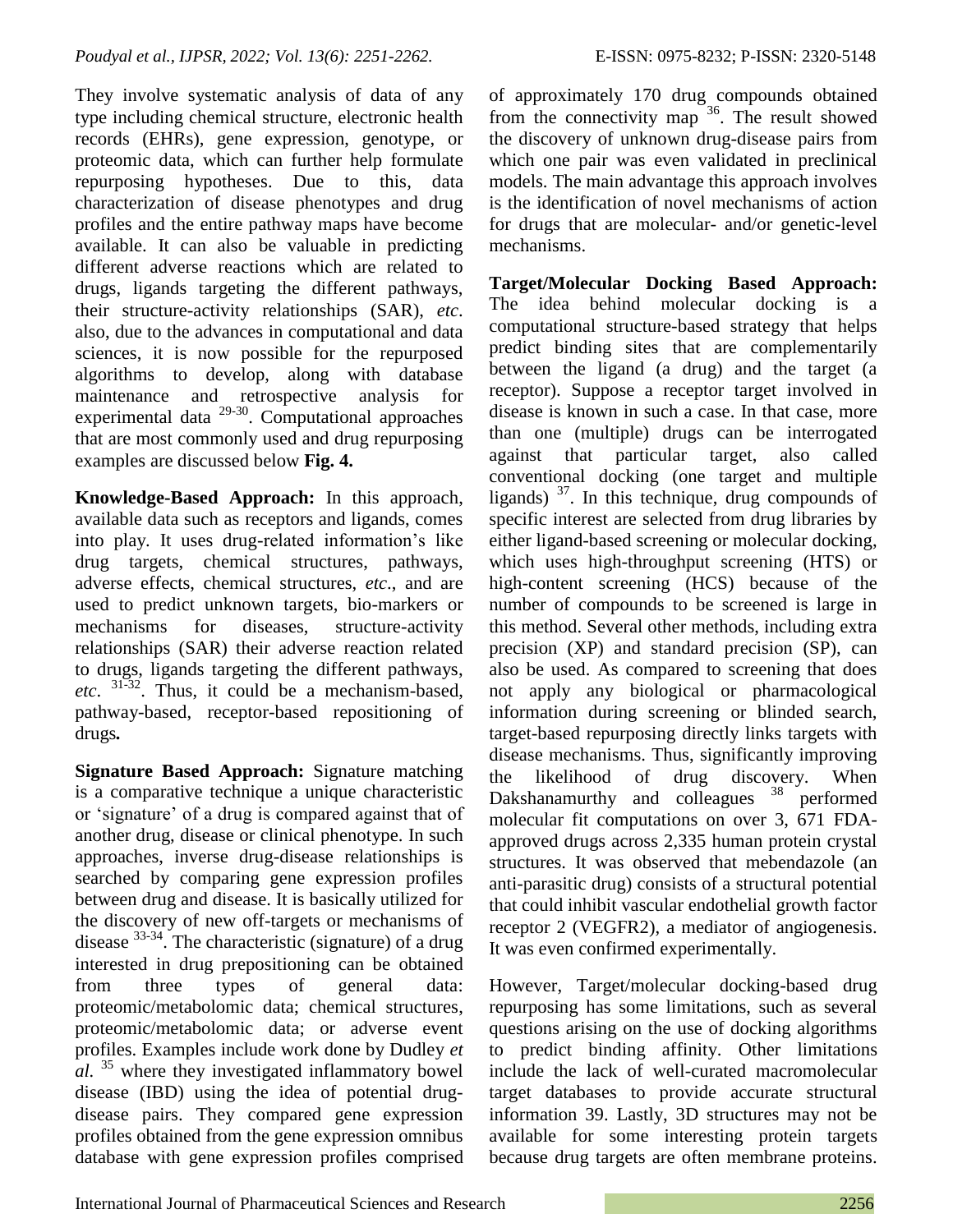An example includes G protein-coupled receptors (GPCRs). Furthermore, it is seen that several advancements and improvements are made to eradicate such problems in the future.

**Genetic association Based Approach:** Over the past decade, there has been a huge advancement in genome-wide association studies (GWAS). It includes dwindling genotyping costs and completion of the Human Genome Project. GWAS is used to determine genetic variants in the whole genome, which gives detailed knowledge about the biology or pathophysiology of various numbers of diseases. Thus, GWAS obtains data that makes it suitable for identifying ideal novel targets for that particular disease which further helps reposition several drugs. A recent study conducted by Grover and colleagues  $40-41$  obtained information from three different drug–target databases: Drug Bank, Therapeutic Target Database, and Pharm GKB. It used a bioinformatics approach for matching targets identified for coronary artery disease to identify some potential repositioning opportunities. However, the exact pathophysiological mechanism is not provided from current data available in GWAS and the data's which are available data is not sufficient or appropriate due to gene variants. As a result, rational use of GWAS data is encouraged before predicting repurposing targets. Thus, even today, more than thousands of genes have not been discovered and are contributing to the pathophysiology of various diseases. Also, one should understand that current knowledge of the human genome is not absolute, and more new genes can be discovered.

**Pathway Mapping / Pathway Based Approach:** Potential targets found using GWAS or other techniques may be directly agreeable as drug targets; however, in some cases, such gene (genetic) may not be ideal druggable targets. In those circumstances, a pathway-based strategy could be used for obtaining information about upstream or downstream of the GWAS-associated target, which can further be used for repurposing opportunities 42-43 *.* Example of pathway mapping includes Pathway analysis of gene expression data, which was basically studies of a wide variety of respiratory viruses that were allowed to infect the human host model. The result showed that respiratory viral infection consisted of 67 important

common biological pathways. When these pathways were crosschecked with the Drug Bank database, it was identified that several drugs had a potent effect against host-viral targets, such as, amrinone which are used in the treatment of congestive heart failure by inhibiting phosphordiesterase, pranlukast which are used in the treatment of asthma and are a leukotriene receptor 1 antagonist. These drugs were highlighted for the treatment of viral infections because of their ability to alter the immune system. Thus these drugs can possibly be reconstructed for drugs repositioning. The advantage of these approaches is the ability to can narrow down general signaling networks from a large number of proteins to a specific network with a few proteins (or target molecules).

**Targeted Mechanism-Based Approach:** This method is used to describe the existing drugs whose mechanisms of action are not known with the help of available signaling pathway information, protein interaction networks, and data obtained from omics <sup>44</sup>. The ultimate goal is to obtain a precise medication that has gained ever-increasing recognition. This type of repurposed drug can discover the various pathophysiological mechanisms but can also aid in providing treatment to them with their respective drugs.

**Clinical Based Approach:** This type of approach is coincidental. Positive results are quite rare as the chances of such a drug passing Phase II/III trials are very low or negligible. However, some drugs get marketed, and only during post-marketing surveillance are different outcomes obtained. Some drugs may show different adverse reactions, while others may even treat specific kinds of disease with no labeled indication.

Thus, in such cases, clinical approaches is used to repurpose those drugs. An example includes apomorphine (dopaminergic agonist) which shows a high affinity towards D (2) within the brain known to be involved in sexual function.

Thus it was later repositioned to be used in erectile dysfunction. Other examples include drospirenone, initially used as an oral contraceptive and later repurposed for hypertension and dapoxetine used for analgesia and depression and later repurposed for hypertension.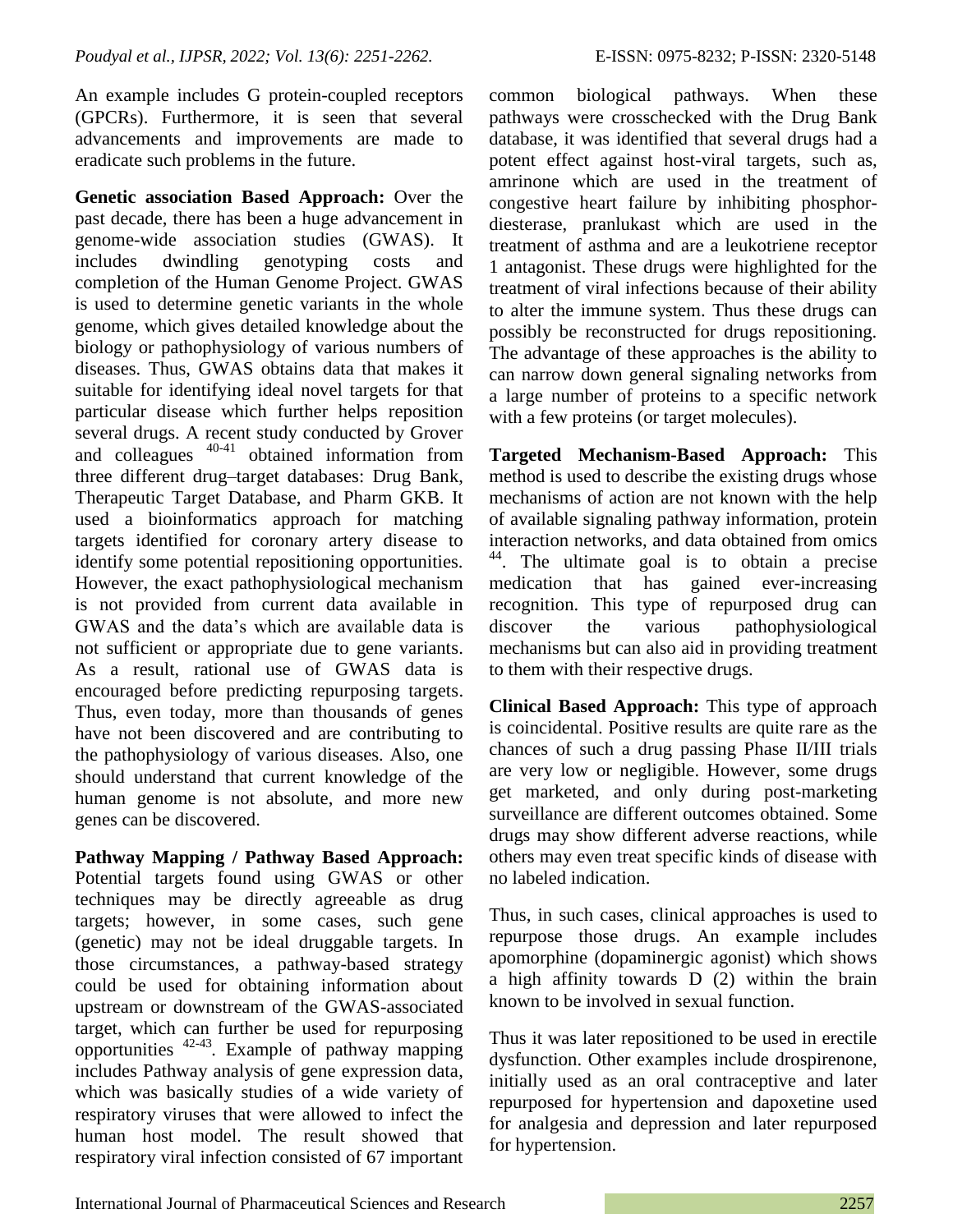**Methodologies Involved in Drug Repositioning:**  Based on information available regarding the toxicological, biological, and pharmacological activity, the quality and quantity of a drug can be improved by applying three broad methods in DR. These are (a) Target-Related, (b) Drug-Related, and (c) Disease or therapy-Related.

**Target-Related:** The advantage of using this method is the significant success rate in drug discovery compared to the drug-oriented method. This is because most biological targets represent the disease pathways/ mechanisms directly. Virtual high-throughput screening (vHTS) or *In-silico* screening is done for drugs or compounds from compound databases or drug libraries like molecular docking or ligand-based screening. It is then followed using *in-vivo* high-throughput and/or high-content screening (HTS/HCS) and *in-vitro* of drugs against interested biomarker or selective protein molecule <sup>45</sup>.

**Drug-Related:** DR of sildenafil is one of the major successes achieved using this method (either through serendipity or clinical observation). The core fundamental of this method is basically an evaluation of structural characteristics of drug molecules, adverse effects, biological activities, and toxicities. It is a type of method which emphasizes traditional pharmacology and drug discovery principles. Here studies are conducted to determine the biological efficacy of drug molecules without any knowledge of the biological targets <sup>46</sup>.

**Disease or therapy-Related:** This method prevails in those cases where information of the disease model is readily available. Thus it entails specific disease network construction, genetic expression reorganization, key targets, disease identification that cause protein molecules related to cells, and metabolic pathways of interest in the disease model. In such cases, DR is directed by the disease and/or treatment based upon the availability of information given by proteomics, metabolomics, proteomics, genomics, and phenotypic data <sup>47</sup>. Ideal Methodologies used for Drug Repurposing are summarized below in **Table 3.**

| <b>Method involved</b>                            | Category              | <b>Method type used</b> | Method/specific            | <b>Examples of drug</b>                    |  |  |
|---------------------------------------------------|-----------------------|-------------------------|----------------------------|--------------------------------------------|--|--|
|                                                   |                       |                         | approach                   |                                            |  |  |
|                                                   |                       | <b>Disease-Related</b>  |                            |                                            |  |  |
| Disease omics/ genetics                           | <b>Bioinformatics</b> | Signature-based         | Studying gene              | Not available                              |  |  |
| data                                              |                       |                         | signatures/ genomics       |                                            |  |  |
|                                                   |                       |                         | to identify key targets    |                                            |  |  |
| Available Pathway                                 | <b>Bioinformatics</b> | Knowledge-based         | Discovery of disease       | Vismodegib (used for skin                  |  |  |
| information                                       |                       |                         | mechanism and              | cancer)                                    |  |  |
|                                                   |                       |                         | address of key targets     |                                            |  |  |
| Disease omics data,                               | Network biology       | Pathway or network-     | Analysis of disease-       | Sunitinib, dasatinib (breast               |  |  |
| available pathway                                 |                       | based                   | specific pathways and      | cancer, brain tumor)                       |  |  |
| information, and protein                          |                       |                         | networks to identify       |                                            |  |  |
| interaction network                               |                       |                         | key target                 |                                            |  |  |
| <b>Drug-Related</b>                               |                       |                         |                            |                                            |  |  |
| FDA approval labels                               | <b>Bioinformatics</b> | Knowledge-based         | Drug similarity<br>studies | Not available                              |  |  |
| Phenotypic screening                              | Screening             | Blinded/Target-         | $In-vitro$ and $in-vivo$   | Sildenafil (erectile                       |  |  |
|                                                   |                       | based                   | HTS/HCS screening          | dysfunction), rituximab<br>(breast cancer) |  |  |
| Clinical trial information<br>and adverse effects | <b>Bioinformatics</b> | Knowledge-based         | Drug similarity<br>studies | Not available                              |  |  |
| Drug-target information,                          | Chem-                 | Knowledge-based         | Drug target                | Simvastatin, ketoconazole                  |  |  |
| chemical structure,                               | informatics/          |                         | prediction                 | (breast cancer)                            |  |  |
| information of targets                            | <b>Bioinformatics</b> |                         |                            |                                            |  |  |
| and drugs                                         |                       |                         |                            |                                            |  |  |
| Target 3D structure,                              | Cheminformatic        | Target-based            | In-silico screening,       | Fluorouracil (lung cancer),                |  |  |
| chemical structure,                               | S                     |                         | ligand-based               | etoposide (bladder cancer)                 |  |  |
| information of drugs and                          |                       |                         | screening and              |                                            |  |  |
| ligands                                           |                       |                         | molecular docking          |                                            |  |  |
|                                                   |                       | Disease or therapy-     |                            |                                            |  |  |

**TABLE 3: IDEAL METHODOLOGIES USED FOR DRUG REPURPOSING <sup>48</sup>**

International Journal of Pharmaceutical Sciences and Research 2258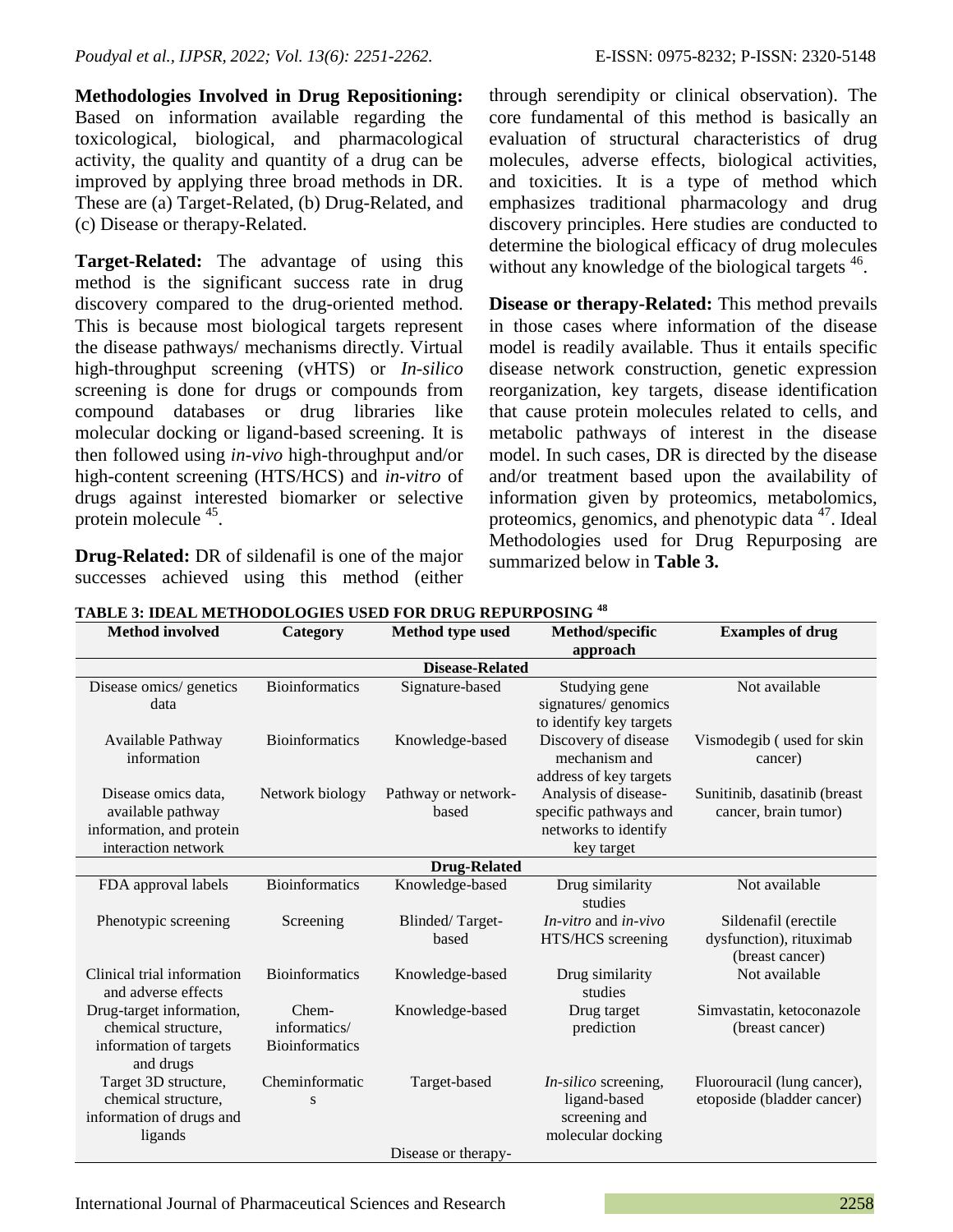|                                            |                        | Related            |                      |                            |
|--------------------------------------------|------------------------|--------------------|----------------------|----------------------------|
| Drug omics data                            | <b>Bioinformatics</b>  | Signature-based or | Studying gene        | Sirolimus (acute)          |
|                                            | and/or Network         | signature- and     | signatures           | lymphoblastic leukemia),   |
|                                            | biology                | network-based      |                      | Fasudil (neurodegenerative |
|                                            |                        |                    |                      | disorders)                 |
| Drug omics data, disease                   | Network biology        | Targeted-          | Elucidating targeted | Daunorubicin, clomifene    |
| pathway and protein<br>interaction network | and Systems<br>biology | mechanism-based    | pathways             | (breast cancer)            |
| Disease omics and drug                     | <b>Bioinformatics</b>  | Signature-based    | Similarities between | Cimetidine (lung cancer),  |
| omics data                                 |                        |                    | drugs and diseases   | topiramate (inflammatory   |
|                                            |                        |                    |                      | bowel disease)             |

**Drug Repurposing Challenges:** Even though DR is gaining utmost importance in the pharmaceutical field for the development of future drugs, as it promises reliable drugs with cost-effectiveness, low economic support and risk involved is also less. However, this idea is not well established as it does consists of several challenges that need attention for better results illustrated below.

**Optimistic Investments:** Finding a prominent investment has always been a major challenge in DR. Like any other project, DR also requires an upfront investment that has been notoriously difficult due to its initial failures.

The result to such organizational mentality caused repositioning of thalidomide by Celgene, even though Grunenthal Company was the inventor of that drug. This Company had one of the most famous failures in drug development history, which was majorly due to the initial use of thalidomide in the incorrect population, including women in their first trimester of pregnancy. Because of this birth defects were observed in newborns. This was a tragic effect of thalidomide that was unknown at the time of its approval  $49$ .

**Availability of Data and Compound:** Different types of data integration have been computationally demanding as it requires high analysis power <sup>50</sup>. Furthermore, even after progressive growth in the open-source model within the drug discovery community, access to important data like clinical trials is still limited to the public  $51$ .

Apart from that, some data types are not approachable to integration, manipulation, and data mining or are obtainable in a non-standardized manner*.* There may be issues in compound availability with generic active pharmaceutical ingredients. It occurs mostly when the compound is gone from the international market.

| Name of      | Old use       | New use       | Approach used for | <b>Repurposing Result</b>        | Date | <b>Reference</b> |
|--------------|---------------|---------------|-------------------|----------------------------------|------|------------------|
| drug         |               |               | repurposing       |                                  |      |                  |
| Ceftriaxone  | Antibiotic    | Amyotrophic   | High-throughput   | drug screening in animal         | 2014 | 52               |
|              |               | lateral       | drug screening in | models Phase III trial failed to |      |                  |
|              |               | sclerosis     | animal models     | show efficacy                    |      |                  |
| Latrepirdine | Antihistamine | Huntington    | Pharmacological   | Phase III trial (known as        | 2011 | 53               |
|              |               | disease       | analysis          | HORIZON) by Pfizer and           |      |                  |
|              |               |               |                   | Medivation was unsuccessful      |      |                  |
| Topiramate   | Epilepsy      | Inflammatory  | Transcriptome     | Successful in a rodent model     | 2014 | 54               |
|              |               | bowel disease | based signature   | of inflammatory bowel disease    |      |                  |
|              |               |               | matching          | but failed in a retrospective    |      |                  |
|              |               |               |                   | cohort study but no              |      |                  |
|              |               |               |                   | randomized clinical trial        |      |                  |
|              |               |               |                   | conducted to date                |      |                  |

**TABLE 4: SOME EXAMPLES OF UNSUCCESSFUL DRUG REPOSITIONING**

In such cases, it creates a challenge to find a vendor that is reliable. Lastly, a prospect that poses a fundamental barrier to drug repurposing is that some pharmaceutical companies are less interested in revealing their chemical libraries like failed drugs so that it can be accessed for the repositioning of various drugs. Some examples of unsuccessful drug repositioning are discussed in **Table 4** below.

**Proof of Concept (POC):** Another aspect that creates a hurdle in drug repurposing is basically the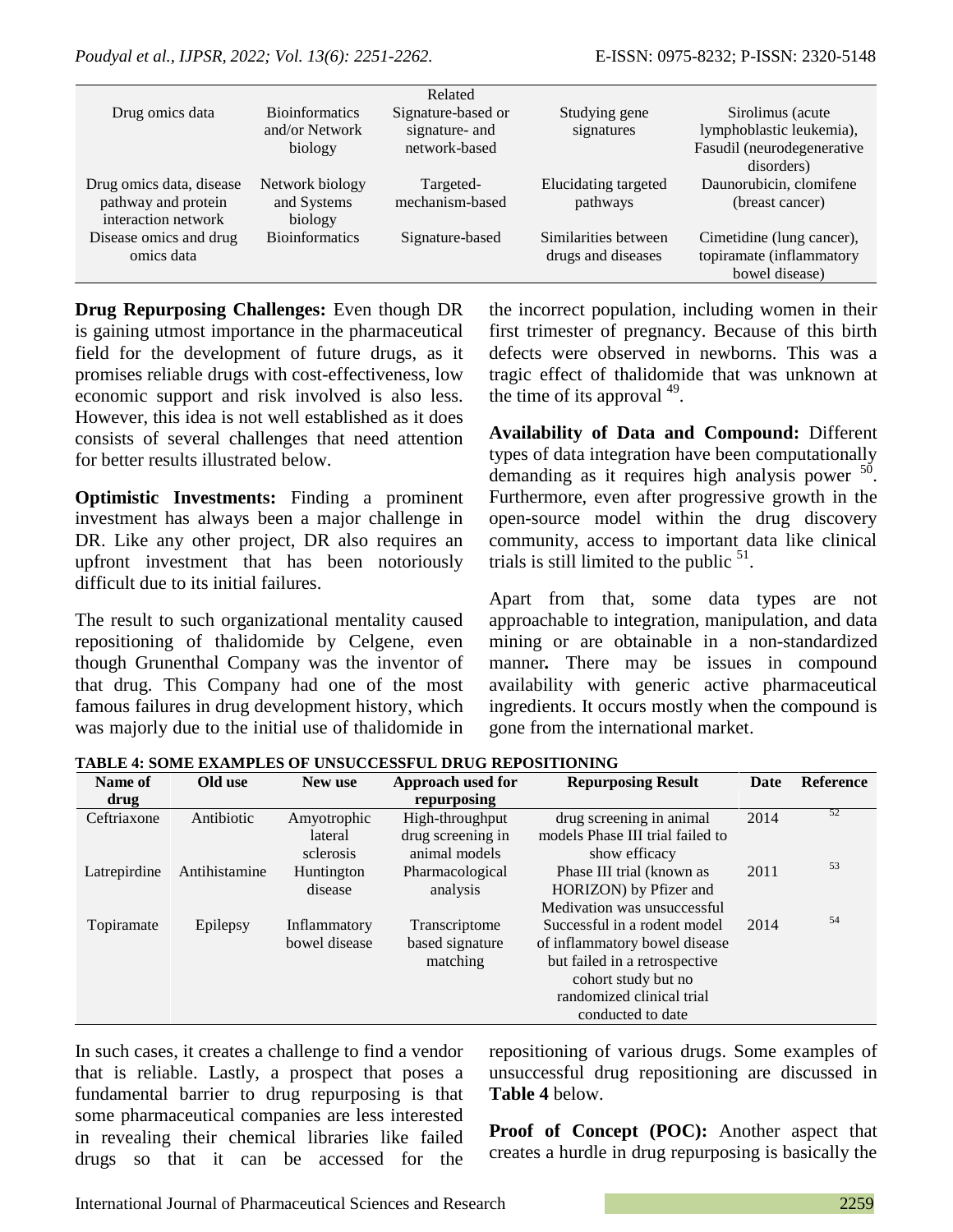design and execution proof of concept (POC). This means developing a compound for a specific indication that is not within the company's strategic focus. It is created by the Organization of pharmaceutical R&D around specific therapeutic areas. The requirement of a considerable amount of clinical expertise is high for its clinical test. However, investigator-sponsored trials (studies initiated and conducted by interested clinicians) are very low, especially by small biotech companies or contract research organizations (CROs) as they do not risk Out-license such compounds for a particular indication or conduct such POC studies 55 .

**Independent Indications:** Restless leg syndrome or erectile dysfunction and other such disorders/diseases pose additional complexity to repositioning projects. This is because that is medical conditions that have never been considered as independent indications before. It is considered as a challenge as such special repositioning projects require field experts that are not within the usual repertoire of a pharmaceutical company <sup>56</sup>.

**CONCLUSION:** Drug repurposing has changed the pace of drug discovery as it offers time efficiency, low risk of failure, and, most importantly, makes it cheaper when it gets marketed. It has thus obtained an important recognition of all R and D sector and Major Pharma industries. However, this methodology or strategy can be used to its full potential if some of its sectors are given more focus, such as industrysponsored phase II-IV clinical trials providing greater access to data which can create freedom for external scientists to explore the data for new findings that could expand repurposing opportunities. Data access and integration should be given more importance as it benefits repurposing opportunities, especially for clinical data, which can be achieved via technological advancement. Simplification of this process is important, especially at compound dissemination and material transfer agreement signatories' level. Academic researchers can be provided with an increased number of a compound that can be accessed. For more drug to be a promising candidate in drug repositioning requires advancement or development of a systematic and sophisticated approach. Thus, 'Drug

Repositioning', if given even greater importance, can play a major role in the sector of Drug discovery in the near future in existing diseases and Orphan diseases, and Novel diseases.

**ACKNOWLEDGEMENT:** The authors are grateful to the host institutes-Government Pharmacy College, Sajong-Sikkim, to give such advanced facilities such as a friendly environment, internet facilities, *etc*., to collect the significant informative data for this systematic review work. Thanks to the entire colleges' team, especially to Mr. S. Bhutia, for their kind guidance, scientific instructions, formatting, and designing all the essential information to make my drafted work into a valuable review manuscript.

**CONFLICTS OF INTEREST:** The author declared that there are no conflicts of interest to disclose.

## **REFERENCE:**

- 1. Ashburn TT and Thor KB: Drug repositioning: identifying and developing new uses for existing drugs. Nature Reviews Drug Discovery 2004; 3: 673–683.
- 2. Pushpakom S, Iorio F, Eyers PA, Escott KJ, Hopper S, Wells A and Pirmohamed M: Drug repurposing: progress, challenges and recommendations. Nature Reviews Drug Discovery 2019; 18(1): 41-58.
- 3. Xue H, Li J, Xie H and Wang Y: Review of drug repositioning approaches and resources. International Journal of Biological Sciences 2018; 14(10): 1232.
- 4. Ashburn TT and Thor KB: Drug repositioning: identifying and developing new uses for existing drugs. Nature Reviews Drug Discovery 2004; 3(8): 673-683.
- 5. Scannell JW, Blanckley A, Boldon H and Warrington B: Diagnosing the decline in pharmaceutical R&D efficiency. Nature reviews Drug discovery 2012; 11: 191–200.
- 6. Editorial: Colonizing therapeutic space: the overlooked science of drug husbandry. Nature Reviews Drug Discovery 2004; 3: 101.
- 7. Novac N: Challenges and opportunities of drug repositioning. Trends in Pharmacological Sciences 2013; 34(5): 267-272.
- 8. Ferreira LG and Andricopulo AD: Drug repositioning approaches to parasitic diseases: A medicinal chemistry perspective. Drug Disco Today 2016; 21(10): 1699-1710.
- 9. Rudrapal M, Khairnar JS and Jadhav GA: Drug repurposing (DR): an emerging approach in drug discovery. Drug Repu Hypothe Mol Asp Ther Appl 2020.
- 10. Sertkaya A, Birkenbach A, Berlind A and Eyraud J: Examination of clinical trial costs and barriers for drug development. US Department of Health and Human Services Office of the Assistant Secretary for Planning and Evaluation Report 2014; 1: 1-92.
- 11. Rudrapal M and Chetia D: Endoperoxide antimalarials: Development, structural diversity and pharmacodynamic aspects with reference to 1, 2, 4-trioxanebased structural scaffold. Drug Design, Deve and Ther 2016; 10: 3575- 3590.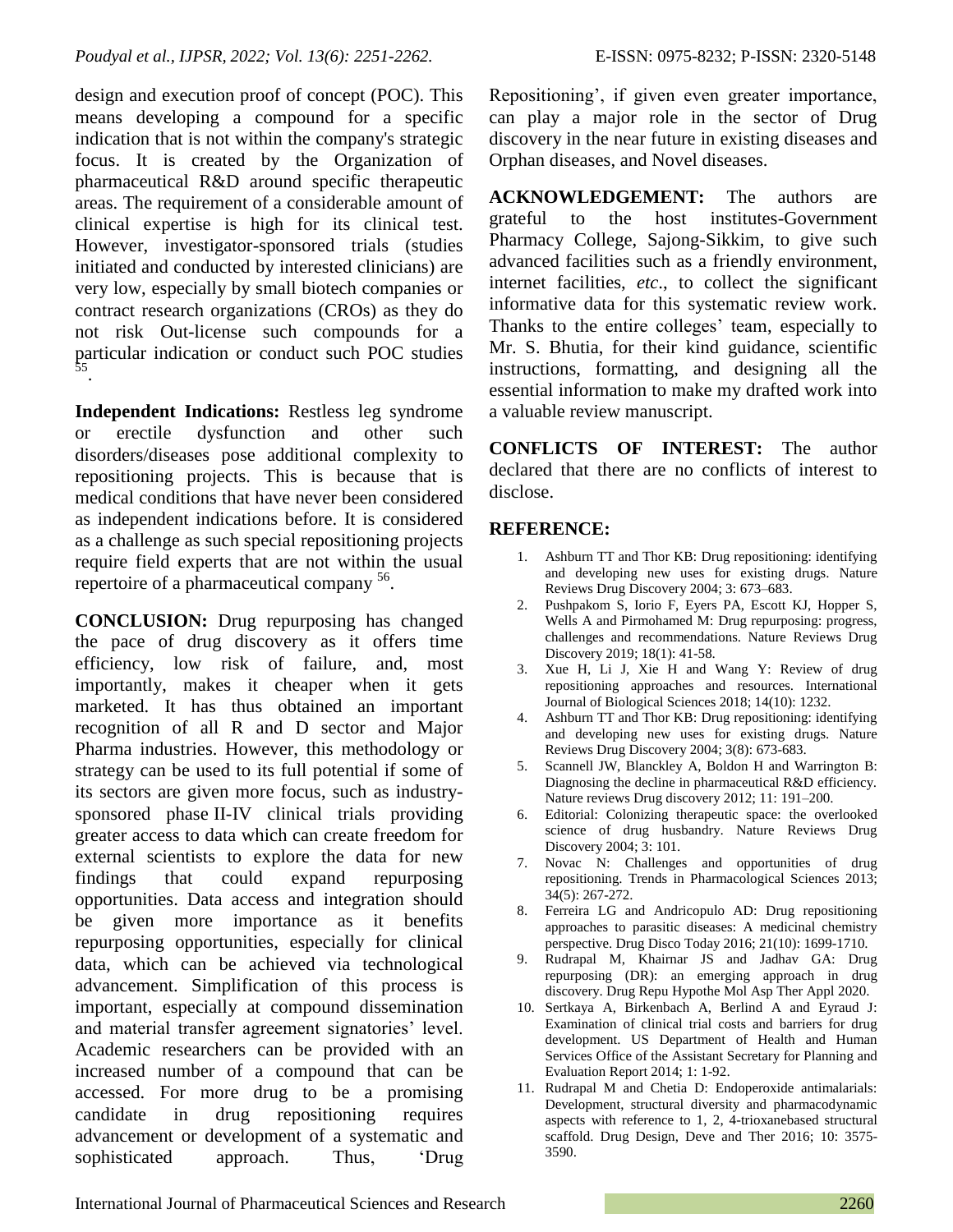- 12. Hughes JP, Rees S, Kalindjian SB and Philpott KL: Principles of early drug discovery. British Journal of Pharmacology 2011; 162(6): 1239-1249.
- 13. Deotarse PP, Jain AS and Baile MB: Drug repositioning: a review. International Journal of Pharmaceutical Sciences Review and Research 2015; 4: 51-58.
- 14. Agrawal P: Artificial intelligence in drug discovery and development. Journal of Pharmacovigilance 2018; 6: 2.
- 15. Kalita J, Chetia D and Rudrapal M: Design, synthesis, antimalarial activity and docking study of 7-chloro-4-(2- (substituted benzylidene) hydrazineyl) quinolines. Medicinal Chemistry 2020; 16(7): 928-937.
- 16. Matthews H, Usman-Idris M, Khan F, Read M and Nirmalan N: Drug repositioning as a route to anti-malarial drug discovery: Preliminary investigation of the *in-vitro* anti-malarial efficacy of emetine dihydrochloride hydrate. Malaria Journal 2013; 12(359): 1-11.
- 17. Appleby BS and Cummings JL: Discovering new treatments for Alzheimer's disease by repurposing approved medications. Current Topics in Medicinal Chemistry 2013; 13: 2306-2327.
- 18. Oprea TI and Overington JP: Computational and practical aspects of drug repositioning. Assay and Drug Development Technologies 2015; 13: 299-306.
- 19. Jarada TN, Rokne JG and Alhajj RA: Review of computational drug repositioning: strategies, approaches, opportunities, challenges and directions. Journal of Cheminformatics 2020; 12(1): 1-23.
- 20. Turanli B, Grøtli M, Boren J, Nielsen J, Uhlen M and Arga KY: Drug repositioning for effective prostate cancer treatment. Frontiers in Physiology 2018; 9: 500.
- 21. Brehmer D: Cellular targets of gefitinib. Cancer Research 2005; 65: 379–382.
- 22. Su FRAS: Mutations in cutaneous squamous-cell carcinomas in patients treated with BRAF inhibitors. New England Journal of Medicine 2012; 366: 207–215.
- 23. Alshareef A: The use of cellular thermal shift assay (CETSA) to study crizotinib resistance in ALKexpressing human cancers. Scientific Reports 2016; 6: 33710.
- 24. Moffat JG, Vincent F, Lee JA, Eder J and Prunotto M: Opportunities and challenges in phenotypic drug discovery: an industry perspective. Nature Reviews Drug Discovery 2017; 16: 531–543.
- 25. Aulner N, Danckaert A, Ihm J, Shum D and Shorte SL: Next-generation phenotypic screening in early drug discovery for infectious diseases. Trends in Parasitology 2019; 35(7): 559-570.
- 26. Iljin K, Ketola K, Vainio P, Halonen P, Kohonen P and Fey V: High-throughput cell-based screening of 4910 known drugs and drug-like small molecules identifies disulfiram as an inhibitor of prostate cancer cell growth. Clinical Cancer Research 2009; 15(19): 6070-6078.
- 27. Cousin MA: Larval zebrafish model for FDA approved drug repositioning for tobacco dependence treatment. PLOS ONE 2014; 9: 90467.
- 28. Liu Z, Fang H, Reagan K, Xu X, Mendrick DL and Slikker WJR: *In-silico* drug repositioning: What we need to know. Drug Discovery Today 2013; 18: 110-115.
- 29. Hift RJ and Meissner PN: An analysis of 112 acute porphyric attacks in Cape Town, South Africa: Evidence that acute intermittent porphyria and variegate porphyria differ in susceptibility and severity. Medicine 2005; 84(1): 48-60.
- 30. Li J, Zheng S, Chen B, Butte AJ, Swamidass SJ and Lu Z: A survey of current trends in computational drug repositioning. Briefings in Bioinformat 2016; 17(1): 2-12.
- 31. Brown AS and Patel CJA: review of validation strategies for computational drug repositioning. Briefings in bioinformatics 2018; 19(1): 174-177.
- 32. Emig D, Ivliev A, Pustovalova O, Lancashire L, Bureeva S and Nikolsky Y: Drug Target Prediction and Repositioning Using an Integrated Network-Based Approach. PLoS ONE 2013; 8:60618.
- 33. Lotfi SM, Ghadiri N, Mousavi SR, Varshosaz J and Green JR: A review of network-based approaches to drug repositioning. Briefings in bioinformatics 2018; 19(5): 878-892.
- 34. Hieronymus H: Gene expression signaturebased chemical genomic prediction identifies a novel class of HSP90 pathway modulators. Cancer Cell 2006; 10: 321–330.
- 35. Dudley JT, Sirota M, Shenoy M, Pai RK, Roedder S and Chiang AP: Computational repositioning of the anticonvulsant topiramate for inflammatory bowel disease. Science Translational Medicine 2011; 3: 96ra76.
- 36. Lamb J, Crawford ED, Peck D, Modell JW, Blat IC and Wrobel MJ: The Connectivity Map: using gene-expression signatures to connect small molecules, genes and disease. Science 2006; 313: 1929-1935.
- 37. Kitchen DB, Decornez H, Furr JR & Bajorath J: Docking and scoring in virtual screening for drug discovery: methods and applications. Nature Reviews Drug Discovery 2004; 3: 935–949.
- 38. Dakshanamurthy S: Predicting new indications for approved drugs using a proteochemometric method. Journal of Medicinal Chemistry 2012; 55: 6832–6848.
- 39. Kharkar PS, Warrier S and Gaud RS: Reverse docking: a powerful tool for drug repositioning and drug rescue. Future Medicinal Chemistry 2014; 6: 333–342.
- 40. Grover MP: Novel therapeutics for coronary artery disease from genome-wide association study data. BMC Medical Genomics 2015; 8(2): 1.
- 41. Greene CS and Voight BF: Pathway and networkbased strategies to translate genetic discoveries into effective therapies. Human Molecular Genetics 2016; 25: 94–98.
- 42. Pritchard JLE, O'Mara TA and Glubb DM: Enhancing the promise of drug repositioning through genetics. Frontiers in Pharmacology 2017; 8: 896.
- 43. Appleby BS and Cummings JL: Discovering new treatments for Alzheimer's disease by repurposing approved medications. Current Topics in Medicinal Chemistry 2013; 13: 2306-2327.
- 44. Napolitano F, Zhao Y and Moreira VM: Drug repositioning: A machine-learning approach through data integration. Journal of Cheminformatics 2013; 5(1): 30.
- 45. Koch U, Hamacher M and Nussbaumer P: Cheminformatics at the interface of medicinal chemistry and proteomics. Biochimica et Bioph Acta 2014; 156-161.
- 46. Chong CR, Chen X, Shi L, Liu JO and Sullivan DJ JR: A clinical drug library screen identifies astemizole as an antimalarial agent. Nature Chemical Bio 2006; 2: 415-416.
- 47. Jin G and Wong STC: Toward better drug repositioning: Prioritizing and integrating existing methods into efficient pipelines. Drug Discovery Today 2014; 19: 637-644.
- 48. Naylor S, Kauppi DM and Schonfeld JM: Therapeutic drug Drug Repurposing - Hypothesis, Molecular Aspects and Therapeutic Applications 20 repurposing, repositioning and rescue. Part II: Business review. Drug Discovery World 2015; 16: 57-72.
- 49. Matthews JJ and McCoy C: Thalidomide: A review of approved and investigational uses. Clinical Therapeutics 2003; 25: 342-395.